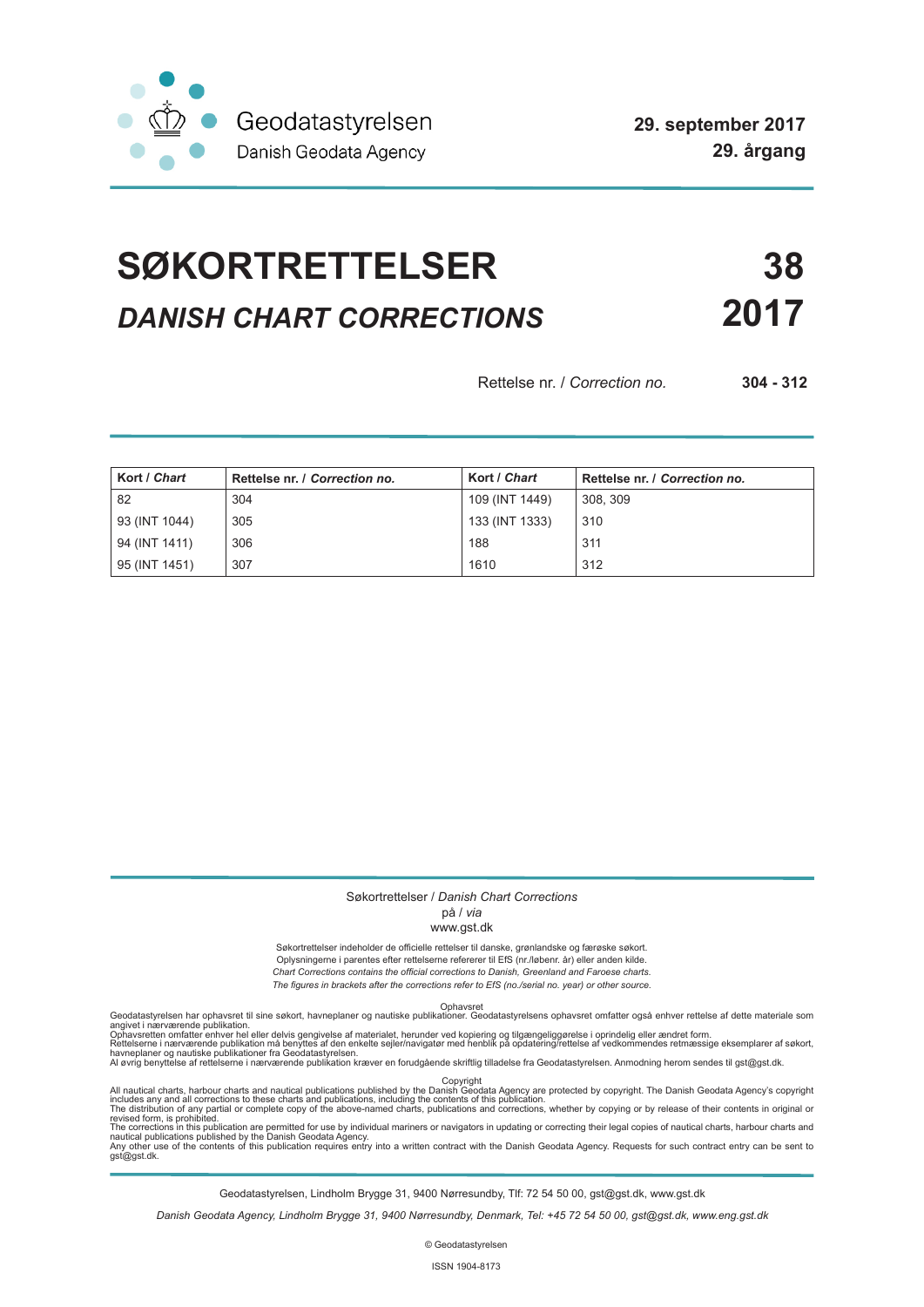| $\overline{2}$                                          |                                         |               |                                                              |  |
|---------------------------------------------------------|-----------------------------------------|---------------|--------------------------------------------------------------|--|
| Rettelse nr. /<br><b>Correction no.</b><br>Kort / Chart |                                         |               |                                                              |  |
| 304                                                     | VÍkar                                   |               |                                                              |  |
| 82                                                      | Tilføj / Insert                         | 접             | 62°08,103'N 007°22,838'W                                     |  |
|                                                         |                                         |               |                                                              |  |
|                                                         |                                         |               | (38/804 2017)                                                |  |
| 305                                                     | Rømø W                                  |               |                                                              |  |
| 93 (INT 1044)                                           | Tilføj / Insert                         |               | 55°04,41'N 007°47,61'E                                       |  |
|                                                         |                                         |               | (BaZ 32/258 2017)                                            |  |
| 306                                                     | <b>Listerdyb W</b>                      |               |                                                              |  |
| 94 (INT 1411)                                           | Tilføj / Insert                         | $\frac{1}{r}$ | 55°04,41'N 007°47,61'E                                       |  |
|                                                         |                                         |               | (BaZ 32/258 2017)                                            |  |
| 307                                                     | <b>Esbjerg Havn</b>                     |               |                                                              |  |
| 95 (INT 1451)                                           | Udvid Losseplads E på 1) til et område  |               | 1) 55°28,74'N 008°23,80'E                                    |  |
|                                                         | mellem $2) - 6$ )                       |               | 2) 55°28,877'N 008°23,501'E                                  |  |
|                                                         | Extend Spoil Ground E in 1) to an area  |               | 3) 55°28,879'N 008°23,511'E                                  |  |
|                                                         | between $2) - 6$ )                      |               | 4) 55°28,610'N 008°24,197'E                                  |  |
|                                                         |                                         |               | 5) 55°28,563'N 008°24,131'E                                  |  |
|                                                         | Udvid Losseplads N på 7) til et område  |               | 6) 55°28,809'N 008°23,446'E                                  |  |
|                                                         | mellem 8) - 14)                         |               | 7) 55°28,23'N 008°24,63'E                                    |  |
|                                                         | Extend Spoil Ground N in 7) to an area  |               | 8) 55°28,513'N 008°24,332'E                                  |  |
|                                                         | between 8) - 14)                        |               | 9) 55°28,544'N 008°24,374'E                                  |  |
|                                                         |                                         |               | 10) 55°28,508'N 008°24,410'E                                 |  |
|                                                         | Udvid Losseplads F på 15) til et område |               | 11) 55°27,863'N 008°25,005'E                                 |  |
|                                                         | mellem 16) - 24)                        |               | 12) 55°27,706'N 008°25,141'E                                 |  |
|                                                         | Extend Spoil Ground N in 7) to an area  |               | 13) 55°27,694'N 008°25,099'E                                 |  |
|                                                         | between 16) - 24)                       |               | 14) 55°27,849'N 008°24,957'E                                 |  |
|                                                         |                                         |               | 15) 55°27,07'N 008°26,46'E                                   |  |
|                                                         |                                         |               | 16) 55°27,273'N 008°25,776'E                                 |  |
|                                                         |                                         |               | 17) 55°27,223'N 008°25,988'E                                 |  |
|                                                         |                                         |               | 18) 55°27,230'N 008°26,257'E                                 |  |
|                                                         |                                         |               | 19) 55°27,117'N 008°26,792'E<br>20) 55°27,036'N 008°27,138'E |  |
|                                                         |                                         |               | 21) 55°26,814'N 008°26,989'E                                 |  |
|                                                         |                                         |               | 22) 55°26,881'N 008°26,648'E                                 |  |
|                                                         |                                         |               | 23) 55°27,006'N 008°26,110'E                                 |  |
|                                                         |                                         |               | 24) 55°27,176'N 008°25,713'E                                 |  |
|                                                         |                                         |               | (Søfartstyrrelsen 27. september 2017)                        |  |
| 308                                                     | <b>Virksund</b>                         |               |                                                              |  |
| 109 (INT 1449)                                          | Tilføj / Insert                         | $\it{J}$      | 56°36,552'N 009°17,740'E                                     |  |
| Plan C                                                  |                                         |               |                                                              |  |
|                                                         |                                         |               | (38/798 2017)                                                |  |
|                                                         |                                         |               |                                                              |  |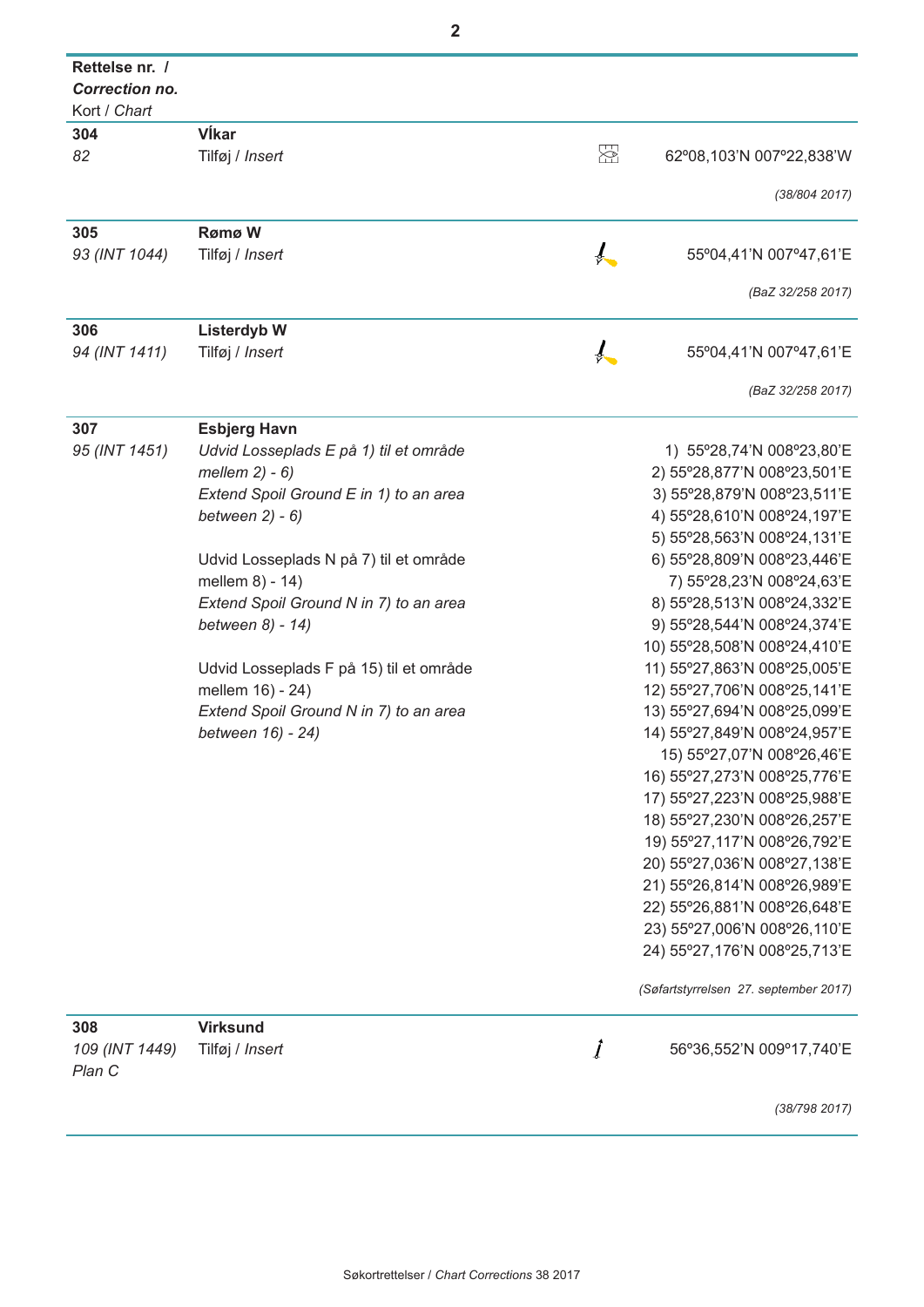| 309            | <b>Skive SE</b>                                            |                 |                                             |
|----------------|------------------------------------------------------------|-----------------|---------------------------------------------|
| 109 (INT 1449) | Tilføj $---$ Seaweed Farm $---$<br>mellem $1) - 4$ )       |                 | 1) 56°33,702'N 009°03,044'E<br>kyst / coast |
|                | $Insert_{---}$ Seaweed Farm $_{---}$<br>between $1) - 4$ ) |                 | 2) 56°33,406'N 009°03,479'E<br>kyst / coast |
|                |                                                            |                 | 3) 56°33,368'N 009°03,976'E<br>kyst / coast |
|                |                                                            |                 | 4) 56°33,702'N 009°03,973'E                 |
|                |                                                            |                 | (38/802 2017)                               |
| 310            | <b>Scanport Havn</b>                                       |                 |                                             |
| 133 (INT 1333) | Tilføj medfølgende udsnit<br>Insert accompanying block     |                 | 55°38,36'N 012°39,71'E                      |
|                |                                                            |                 | (38/797 2017)                               |
| 311            | Sanddynan W                                                |                 |                                             |
| 188            | Tilføj på 1) - 2), 3) - 4), 5) - 6), 7) - 8),              | لملللا          | 1) 55°50,00'N 014°13,33'E                   |
|                | $9) - 10$ , $11) - 12$                                     |                 | 2) 55°49,91'N 014°13,78'E                   |
|                |                                                            |                 | 3) 55°45,95'N 014°11,85'E                   |
|                | $Insert in 1) - 2, 3) - 4, 5) - 6, 7) - 8,$                |                 | 4) 55°45,95'N 014°12,72'E                   |
|                | $9) - 10$ , $11) - 12$                                     |                 | 5) 55°44,65'N 014°11,66'E                   |
|                |                                                            |                 | 6) 55°44,54'N 014°12,39'E                   |
|                |                                                            |                 | 7) 55°44,00'N 014°11,65'E                   |
|                |                                                            |                 | 8) 55°43,86'N 014°12,57'E                   |
|                |                                                            |                 | 9) 55°43,30'N 014°11,85'E                   |
|                |                                                            |                 | 10) 55°43,21'N 014°12,79'E                  |
|                |                                                            |                 | 11) 55°42,85'N 014°12,12'E                  |
|                |                                                            |                 | 12) 55°42,78'N 014°12,88'E                  |
|                |                                                            |                 | (Ufs 669/12343 2017)                        |
| 312            | <b>Iterdiak</b>                                            |                 |                                             |
| 1610           | Tilføj på 1) / Insert in 1)                                | ⊕ PD rep (2017) | 1) 70°51,853'N 51°35,868'W                  |
|                |                                                            |                 | 2) 70°51,502'N 51°36,521'W                  |
|                | Tilføj dybde på 2) / Insert depth in 2)                    | 7 rep (2017)    |                                             |
|                |                                                            |                 | (39/821 2017)                               |
|                |                                                            |                 |                                             |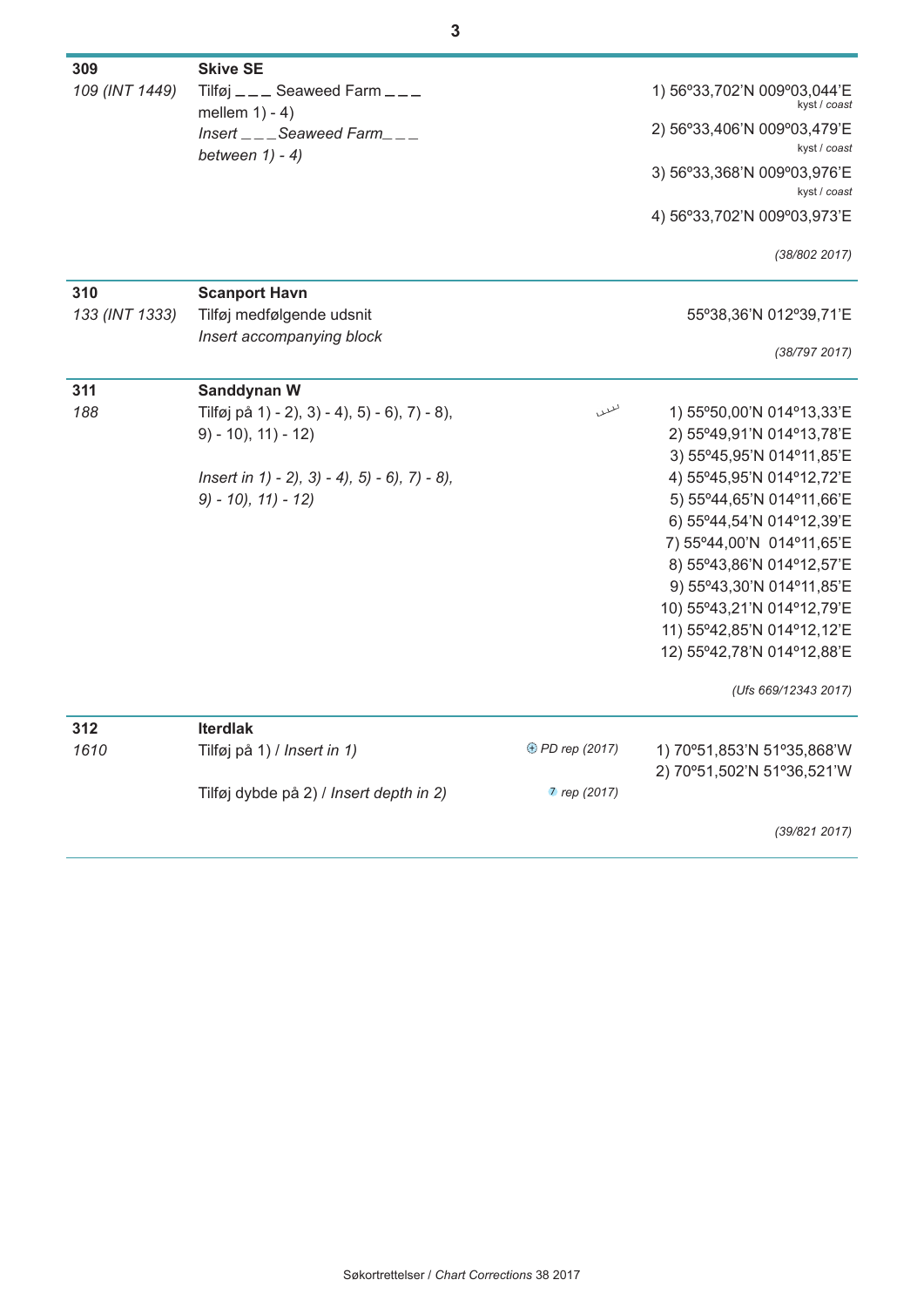# **HAVNEOPLYSNINGER**

## *[www.danskehavnelods.dk](http://www.danskehavnelods.dk/)*

| Asaa Havn<br>Anmærkning er opdateret.                                                                     | (38/796 2017)         | Kastrup Lystbådehavn<br>Plan er opdateret.             | (38/797 2017) |
|-----------------------------------------------------------------------------------------------------------|-----------------------|--------------------------------------------------------|---------------|
| <b>Esbjerg Havn</b><br>Anmærkning er tilføjet.                                                            | (38/800 2017)         | <b>Rønne Havn</b><br>Anmærkning er tilføjet.           | (38/803 2017) |
| <b>Hobro Havn</b><br>Afsnittet Havnen er opdateret.                                                       | (GST, september 2017) | <b>Scanport Havn</b><br>Plan er opdateret.             | (38/797 2017) |
| Hobro Både- og Fiskerihavn<br>Ny havn er tilføjet.<br>(Hobro Både- og Fiskerihavn og GST, september 2017) |                       | <b>Vordingborg Nordhavn</b><br>Anmærkning er tilføjet. | (38/806 2017) |
| Kastrup Broforenings Bådehavn<br>Plan er opdateret.                                                       |                       |                                                        |               |

*(38/797 2017)*